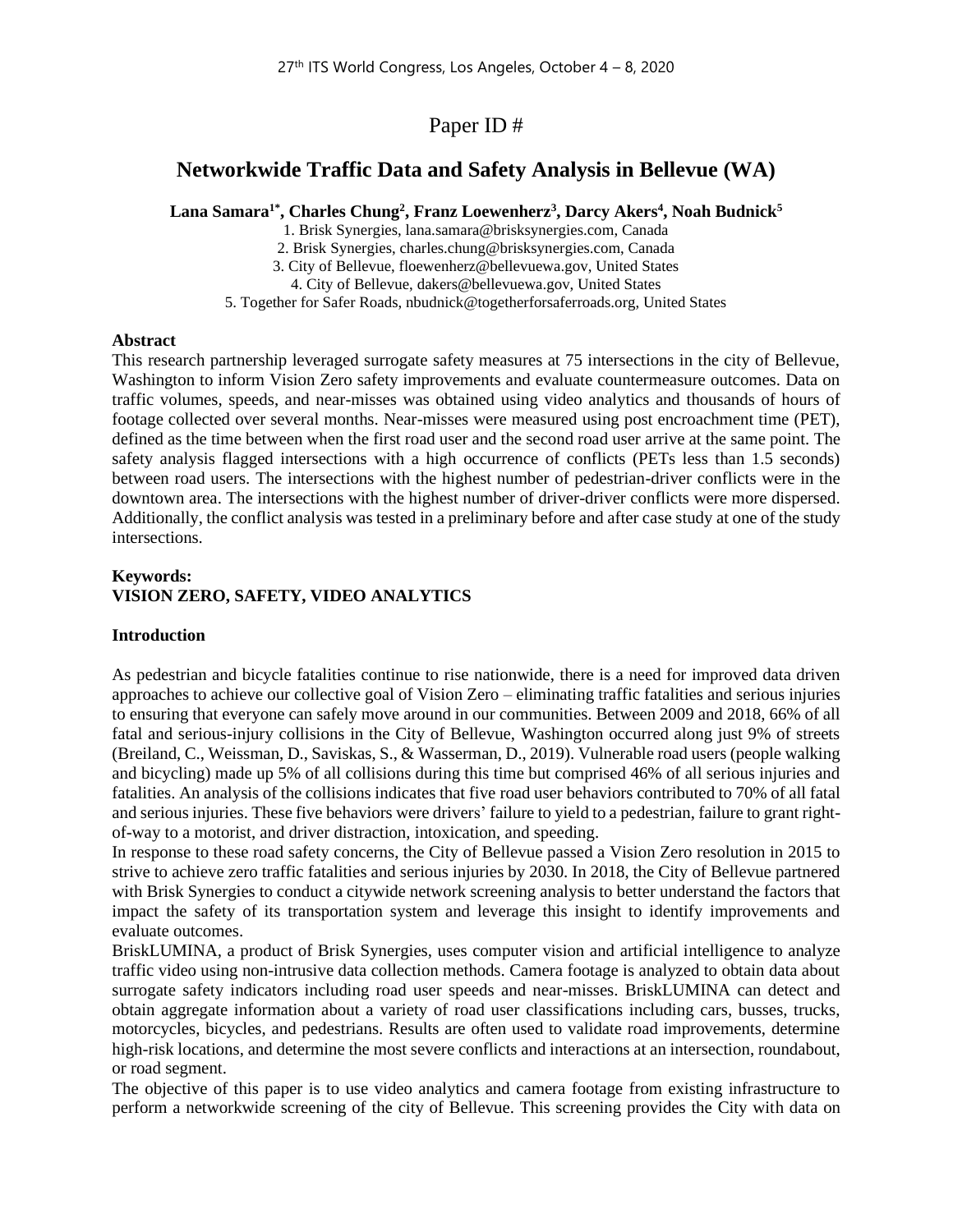where volumes are high for motorized and vulnerable road users, speeds of road users, and frequency of near-misses. This data can be correlated with location, land use, and urban density. All of this information can be used by the City in safety diagnosis, risk factor identification, and treatment assessment.

### *Conflicts as a Safety Indicator*

Many governmental agencies continue to rely on traditional traffic safety approaches. They intervene only after enough police crash reports are filed to trigger a High Crash Corridor designation. This reactive approach to prevent crash recurrence has well documented limitations.

- Studying collision data is reactive; safety evaluation takes place after collisions occur, making it difficult to achieve the goal of zero traffic deaths and serious injury collisions;
- The infrequent nature of traffic collisions necessitates years of observation to achieve statistical significance — up to 5 or even 10 years of data in the cases of studies involving single sites and/or low-traffic volume locations.
- It is well-documented that traffic crashes and injuries are under-reported in many localities and
- There are societal barriers in using the general public to test unknown safety countermeasures.

Although traffic collisions can happen anywhere, conflicts at specific locations are often early warning signs - e.g. recurring instances where a driver abruptly stops because a bicyclist veered in front of them, a pedestrian steps into the path of a bicyclist, or one bicyclist or driver passes by another or a static object at very close spacing. These surrogate warning indicators provide insight into when, where, and why crashes are most likely to occur. Understanding the root causes for traffic conflicts enables local agencies to take proactive, corrective actions to reduce the potential for future crashes.

# **Project Details**

Video footage was recorded at 75 signalized intersections from January to July of 2019. The location of these intersections is indicated in Figure 1. For the majority of intersections, footage was taken during the afternoon peak hours, from 3 PM to 6 PM for 5 consecutive weekdays each month. On average, more than a hundred hours of footage was collected at each intersection.

The analytic approach was structured to gain insight on whether differences might be observed among varying land use characteristics in the city of Bellevue. The majority of study intersections were located outside of Bellevue's downtown core, defined as the area between Main St. and NE 12th, and 100th Ave to 112th Ave. 19 intersections (25%) were located in the downtown core. 48 intersections (64%) were located in commercial areas while 27 intersections (36%) were in residential areas. Over 70% were of medium density areas with suburbs and big-box stores. About 25% are high density intersections, containing multi-story dwellings, businesses, and/or 10+ story buildings.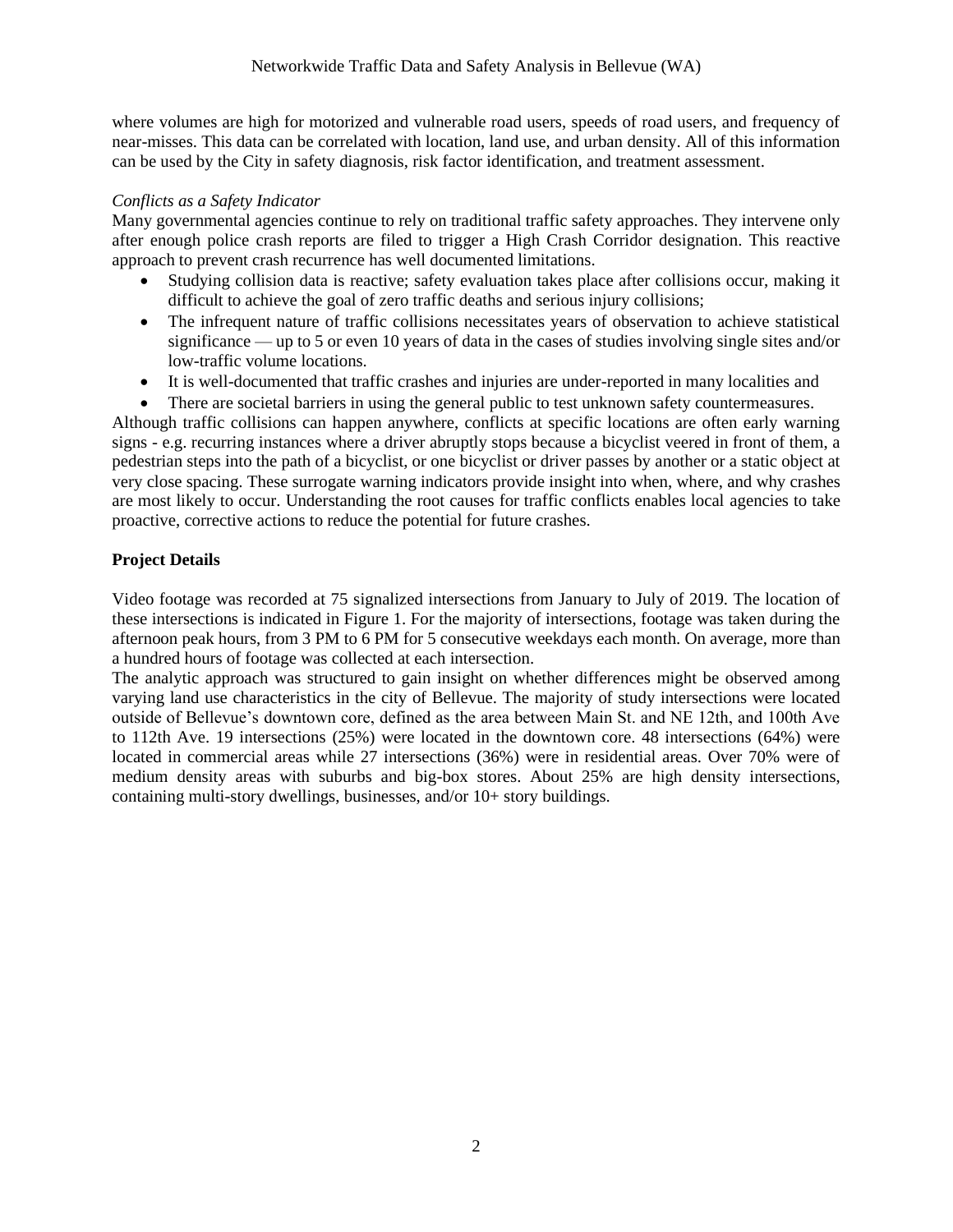

**Figure 1 – Intersections Included in Analysis**

### **Results and Analysis**

BriskLUMINA produces a variety of datasets, including road user counts by classification, road user speeds, and conflict occurrence. Road user speeds are defined as the median non-zero speeds of road users while they are present in the camera frame. Conflicts or interactions are detected using post encroachment time (PET) - the time between when the first road user and the second road user arrive at the same point. A lower PET indicates a situation where a collision is more likely to occur. The analysis breaks down the PETs into thresholds of 1.5 seconds, 2s, 3s, 5s, and 10s to observe various trends. PETs below 1.5s are considered events of concern, as 1.5s is considered to be the standard human reaction time (Taoka, G., 1989). PETs between 5 and 10 seconds, generally speaking, are simply considered interactions.

# *Road User Results*

The total number of road users observed was over 17.7 million, 96% of which were drivers. Pedestrians were predominantly observed within the downtown core (81% of all pedestrians). 96% of all pedestrians were observed at commercial locations and 81% of all pedestrians were observed at locations with high population density. Approximately 70% of all pedestrians were located at just nine of the downtown intersections. The majority of the sites (83%) have pedestrian volumes below 5% of their total intersection volume.

The intersections along NE 4th St and NE 8th St are of particular interest. A total of 15 intersections were analyzed there, making up 20% of the total number of intersections. The total road user volumes on these two streets was 30% of the total; however, pedestrian volumes along these 2 corridors made up 67% of the total pedestrian volumes among the 75 intersections in the study.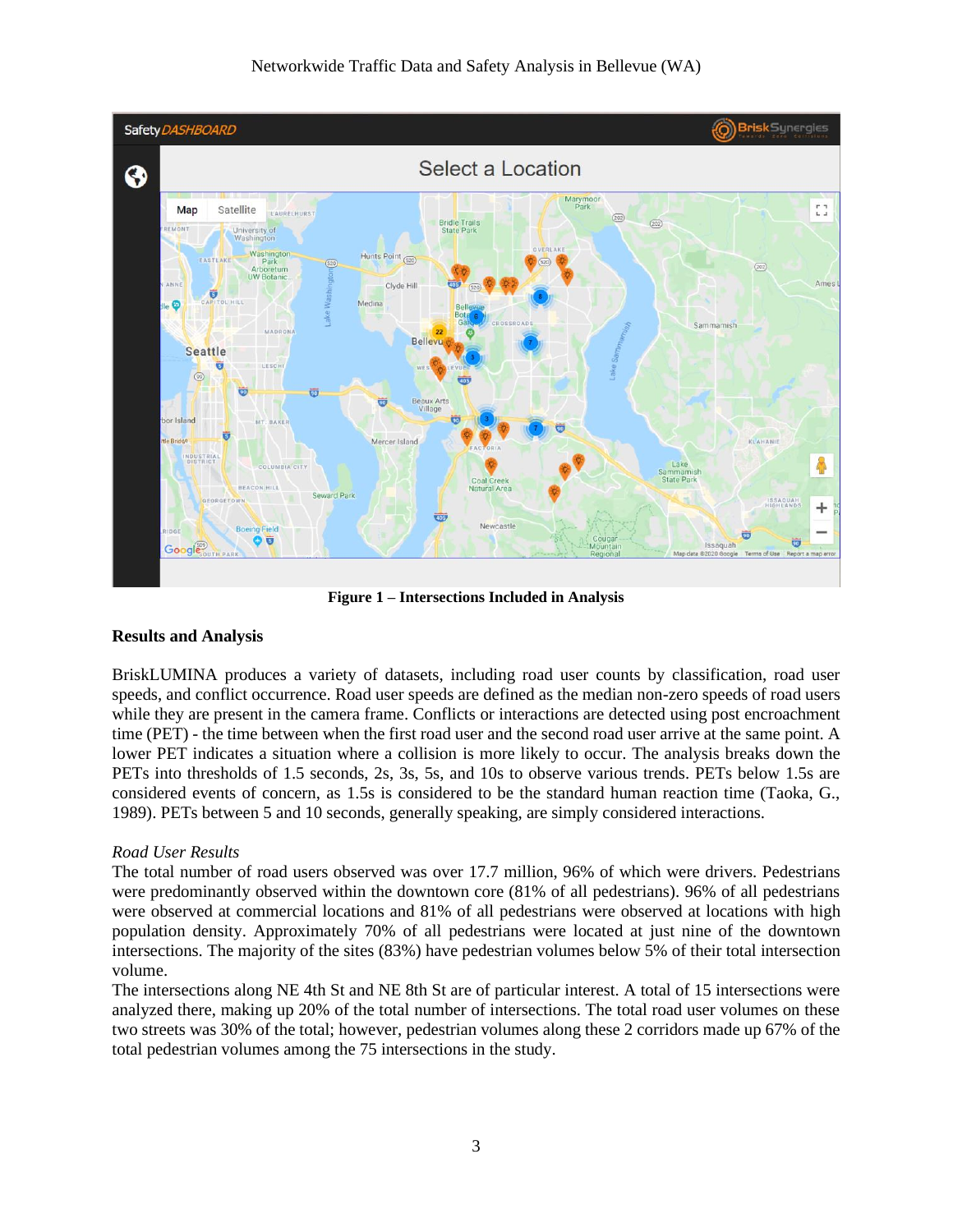## *Speed Results and Analysis*

An exploratory analysis was performed on driver speeds. Speeds at all intersections were averaged, and median speeds for through movements was calculated. Through movements include all drivers traveling straight through the intersections. Comparing average speeds is useful to determine where speeds are higher, and median speeds are useful to compare which road users and movements have higher speeds. This was done for downtown, non-downtown, commercial, residential, high density, and medium density intersections.

The average speeds were 24% higher outside of the downtown and were 22% higher at residential locations. Average speeds at locations with higher population densities were 16% slower than those with lower population densities. Median speeds were 15% higher outside of the downtown and 11% higher in residential areas. In addition, speeds at locations with higher population densities were 19% slower.

Further analyses can be performed on other speed values such as the 15th and 85th percentile speeds. In addition, data concerning speeding and speed limits will be obtained and analyzed in the future. This is of particular interest to the City and their speed management program.

### *Conflict Results and Analysis*

The following conflict analysis is based on post encroachment time (PET). The analysis was performed on PETs  $<$  1.5s, 1.5s  $<$  PETs  $<$  2s, 2s  $<$  PETs  $<$  3s, 3s  $<$  PETs  $<$  5s, and 5s  $<$  PETs  $<$  10s. Cases where the PET is between 5 and 10s are not cause for concern. PETs below 1.5s are the most critical. The remainder of PET values could be critical depending on factors such as the types of road users involved, speeds, types of interactions, etc. Figure 2 shows how many interactions were observed at each PET value.



**Figure 2 - Frequency of Interactions with Different PET Values**

Several categories of conflicts exist. These categories are divided into conflicts between vulnerable road users and motorized road users and motorized road users with each other. Motorized road user conflicts can further be divided into through vs through movements, left turning vs through movements, and merging movements. Examples of these motorized road user movements are illustrated in Figure 3.



**Figure 3 – Examples of Different Types of Road User Interactions**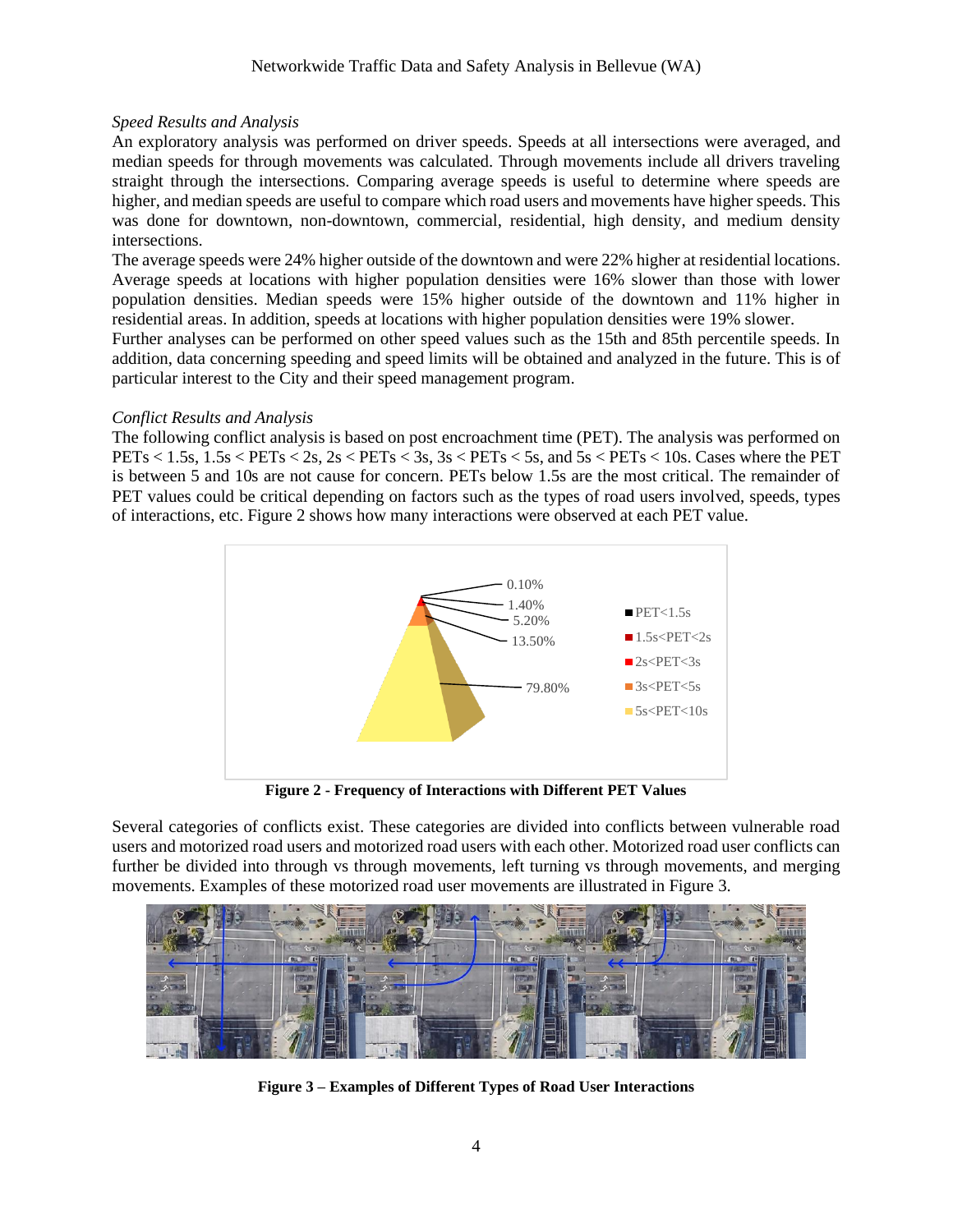Network-wide, the most common conflict across all PET values was between left turn and through movements. For  $PETs < 1.5s$ ,  $1.5s < PETs < 2s$ , and  $2s < PETs < 3s$ , these conflicts comprise about 90% of all conflicts. Figure 4 displays the prominence of each conflict type at  $PET < 1.5$ s. Merging scenarios, through and through movements, and interactions with bicyclists are under the "Other" category.



**Figure 4 – Frequency of Each Conflict Type Throughout the Network for PET < 1.5s**

The intersections with the highest number of severe conflicts for both pedestrians and drivers are listed. These lists were then compared to the High Injury Network (HIN), as defined a City of Bellevue study by Fehr and Peers, WA (Breiland, C., Weissman, D., Saviskas, S., & Wasserman, D., 2019).

Table 1 lists the 10 intersections with the highest number of conflicts with PETs < 1.5s involving pedestrians. These 10 intersections account for 58% of all PETs < 1.5s observed for pedestrians. The table shows that the majority of critical interactions at these intersections involve drivers and pedestrians. Based on this initial screening further analysis can be conducted at these intersections. Across all study intersections, pedestrians were involved in  $11.10\%$  of all conflicts with PETs  $< 1.5$ s even though they make up only 4% of all road users. As the majority of pedestrian travel is within the downtown core, the majority of the PETs  $< 1.5$ s involving a pedestrian (61%) were found in downtown commercial locations with high population density.

| Rank           | <b>Site Name</b>              | <b>Downtown</b> | <b>HIN</b> | PETs<1.5s<br>involving pedestrians |
|----------------|-------------------------------|-----------------|------------|------------------------------------|
|                | NE 8th St $\&$ 106th Ave NE   | Yes             | Yes        | 100%                               |
| 2              | NE 8th St & 110th Ave NE      | <b>Yes</b>      | <b>Yes</b> | 79%                                |
| 3              | NE 8th St & Bellevue Way NE   | <b>Yes</b>      | Yes        | 100%                               |
| $\overline{4}$ | NE 8th St & 120th Ave NE      | N <sub>0</sub>  | Yes        | 100%                               |
| 5              | Main St & Bellevue Way NE     | <b>Yes</b>      | <b>Yes</b> | 100%                               |
| 6              | NE 4th St $& 110$ th Ave NE   | Yes             | Yes        | 52%                                |
| 7              | SE 36th St & Factoria Blvd SE | N <sub>0</sub>  | Yes        | 100%                               |
| 8              | NE 8th St $\&$ 112th Ave NE   | <b>Yes</b>      | <b>Yes</b> | 100%                               |
| 9              | NE 8th St & 108th Ave NE      | Yes             | Yes        | 79%                                |
| 10             | NE 6th St & 110th Ave NE      | Yes             | Yes        | 100%                               |

**Table 1 – Top 10 Intersections by Total Number of Severe Conflicts for Pedestrians (PET<1.5s)**

Table 2 lists the 10 intersections with the highest number of conflicts with PETs < 1.5s involving only drivers (i.e. left turns  $\&$  through conflicts, through  $\&$  through conflicts, and merging). These 10 intersections account for 53% of all PETs < 1.5s observed for drivers. At these intersections, between 93%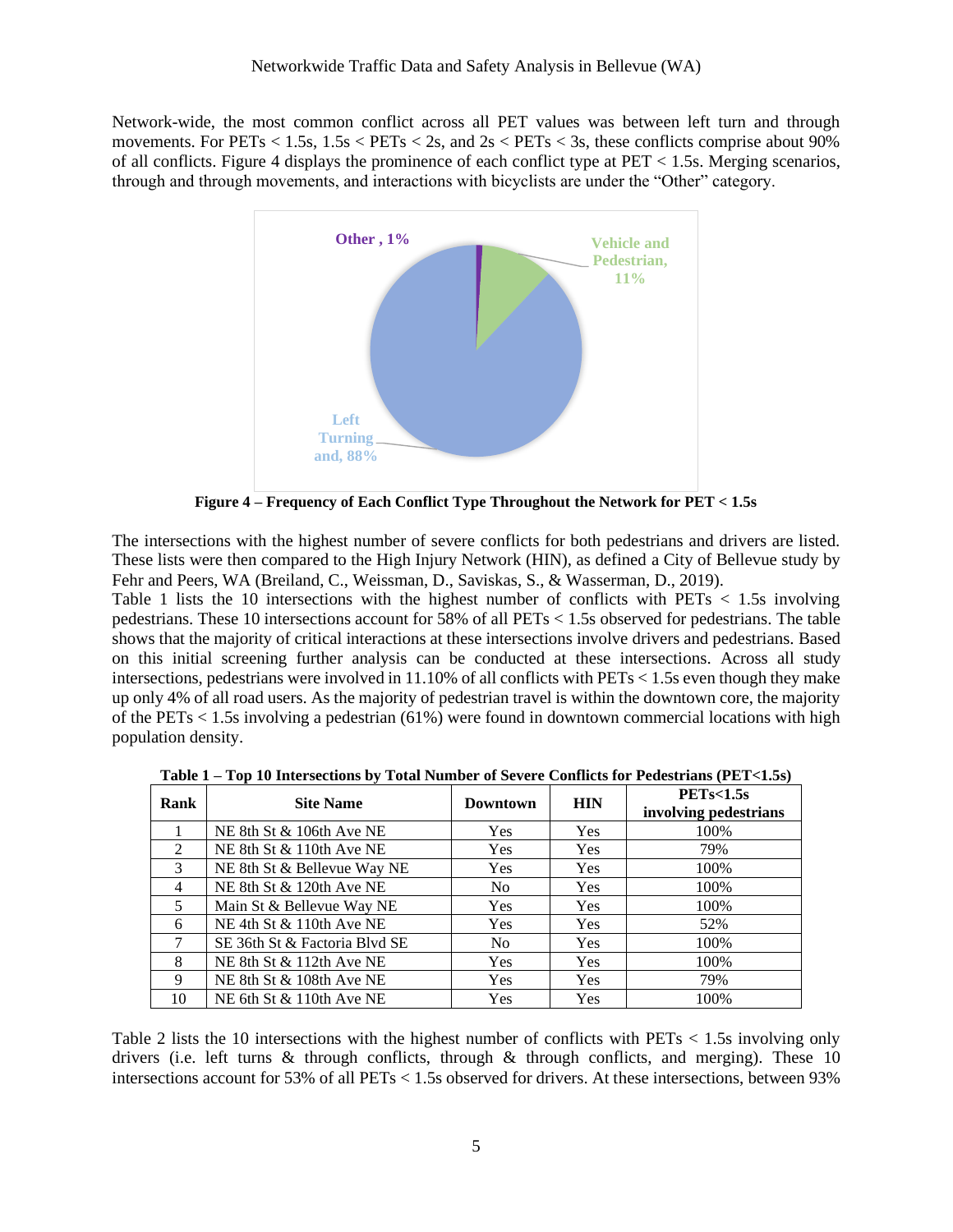to 100% of conflicts with PETs < 1.5s involved two drivers. Based on this initial screening further analysis can be conducted at these intersections.

| Rank           | <b>Site Name</b>                    | Downtown       | <b>HIN</b>     | PETs<1.5s<br>involving Drivers |
|----------------|-------------------------------------|----------------|----------------|--------------------------------|
|                | NE 24th St & Northup Way            | N <sub>0</sub> | <b>Yes</b>     | 100%                           |
| $\mathcal{L}$  | Lakemont Blvd SE. St & 164th Ave SE | N <sub>0</sub> | N <sub>0</sub> | 99%                            |
| $\mathcal{E}$  | NE 20th St $& 116$ th Ave NE        | N <sub>0</sub> | N <sub>0</sub> | 99%                            |
| $\overline{4}$ | NE 8th St $& 124$ th Ave NE         | N <sub>0</sub> | Yes            | 99%                            |
| 5              | NE 20th St & 130th Ave NE           | N <sub>0</sub> | Yes            | 99%                            |
| 6              | NE 30th St & Bel-Red Rd             | N <sub>0</sub> | N <sub>0</sub> | 98%                            |
|                | SE Newport Way & 150th Ave SE       | N <sub>0</sub> | N <sub>0</sub> | 99%                            |
| 8              | SE 26th St & Richards Rd            | No.            | <b>Yes</b>     | 99%                            |
| 9              | NE 12th St & 112th Ave NE           | <b>Yes</b>     | <b>Yes</b>     | 97%                            |
| 10             | Main St & 106th Ave NE              | Yes            | Yes            | 93%                            |

**Table 2 – Top 10 Intersections by Total Number of Severe Conflicts for Drivers** 

Figure 5 shows the location of these intersections. The red pins mark intersections that have a high number of severe interactions between pedestrians and drivers and the black pins mark intersections that have a high number of severe interactions between two drivers. The downtown area is highlighted in orange.



**Figure 5 –Intersections with Severe Interactions**

### **Before/After Case Study: How Signalization Changes Affect Cyclist Safety**

The use of surrogate safety measures allows one to compare the effectiveness of a treatment almost immediately after implementation. The use of road use behavior means that there is no need to wait for crashes to happen. In late September 2019, the City of Bellevue implemented signalization changes to enhance safety at Main St and 108th Ave.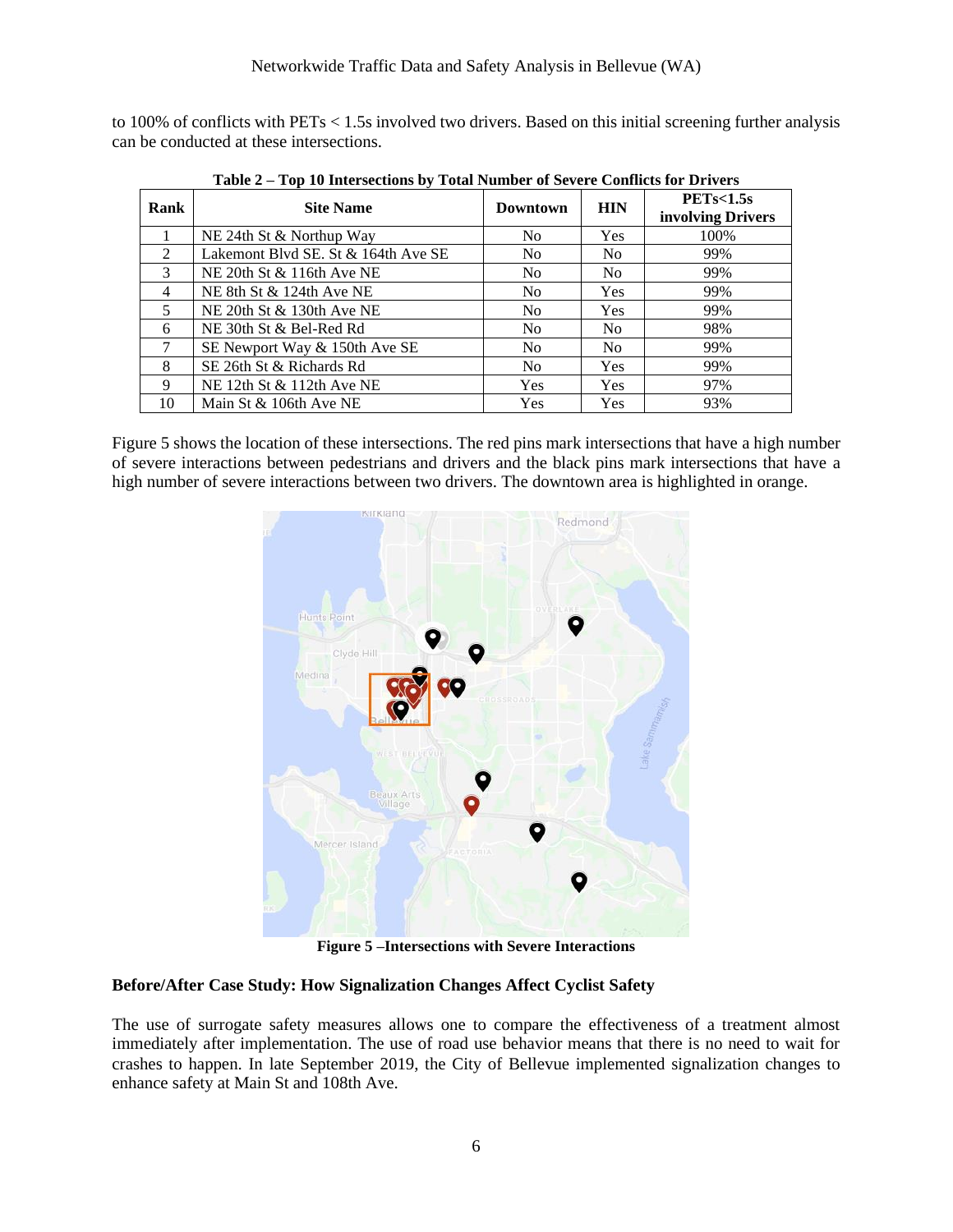#### *Description of the Site*

Where Main St and 108th Ave intersect, Main St has 2 lanes in each direction plus one additional left-turn lane in each direction. Along 108th Ave, the southbound through movement is prohibited so there is one left turn and one right turn lane. Northbound on 108th Ave has one vehicle lane, in addition to one painted bike line. There is a green-painted bike box for both northbound and southbound bicyclists. The intersection is in a commercial area at the edge of the downtown area. Pedestrian volumes are in the top 30th percentile compared to all other sites analyzed in Bellevue. Motorist volumes, however, are in the bottom 35th percentile compared to all other sites analyzed in Bellevue.

#### *Description of Change Implemented*

Before the change in signalization at 108th Ave and Main St, the southbound left-turn movement had a permissive left turn signal, meaning drivers turning left were required to yield to through traffic, as well as to pedestrians and bicyclists in the opposite direction at all times. In late September 2019, the City of Bellevue implemented a leading protected left turn signal phase (green arrow) for the southbound left-turn movement. If a pedestrian has activated the push button to receive the walk, the southbound left-turn signal phase ends and remains red. Otherwise, the movement receives a flashing yellow arrow signal phase, meaning drivers can still turn left but must yield to the northbound through movement, bicyclists, and pedestrians.

#### *Results*

A limited study was performed using three days of before and after data over three hours (3 to 6 PM) comparing July to October. Overall 992 indicators of PET were observed. Figure 6 below shows the 50 worst interactions both before and after based on PET. Figure 6 shows that the closest interactions had a PET of between 1.5 and 3 seconds.



**Figure 6 – 50 Worst PET Interactions of Southbound Left vs Northbound Through**

Specifically related to the southbound left turn improvement, the number of interactions involving a southbound driver turning left were reduced. The volume of southbound left turns per hour changed from 105 per hour before and to 93 per hour after (12% decrease). Before, there were 52 instances with a PET < 5s and 13 instances with a PET <3s where a driver turned left immediately in front of a through driver. After, it was reduced to 7 with PET < 5s and 1 with PET <3s, a reduction of over 90%. For southbound left turn vs pedestrian interactions, the number of interactions with PET < 3s was reduced from 7 to 0 and instances of PET <5s was reduced from 38 to 3. The number of interactions involving a southbound driver